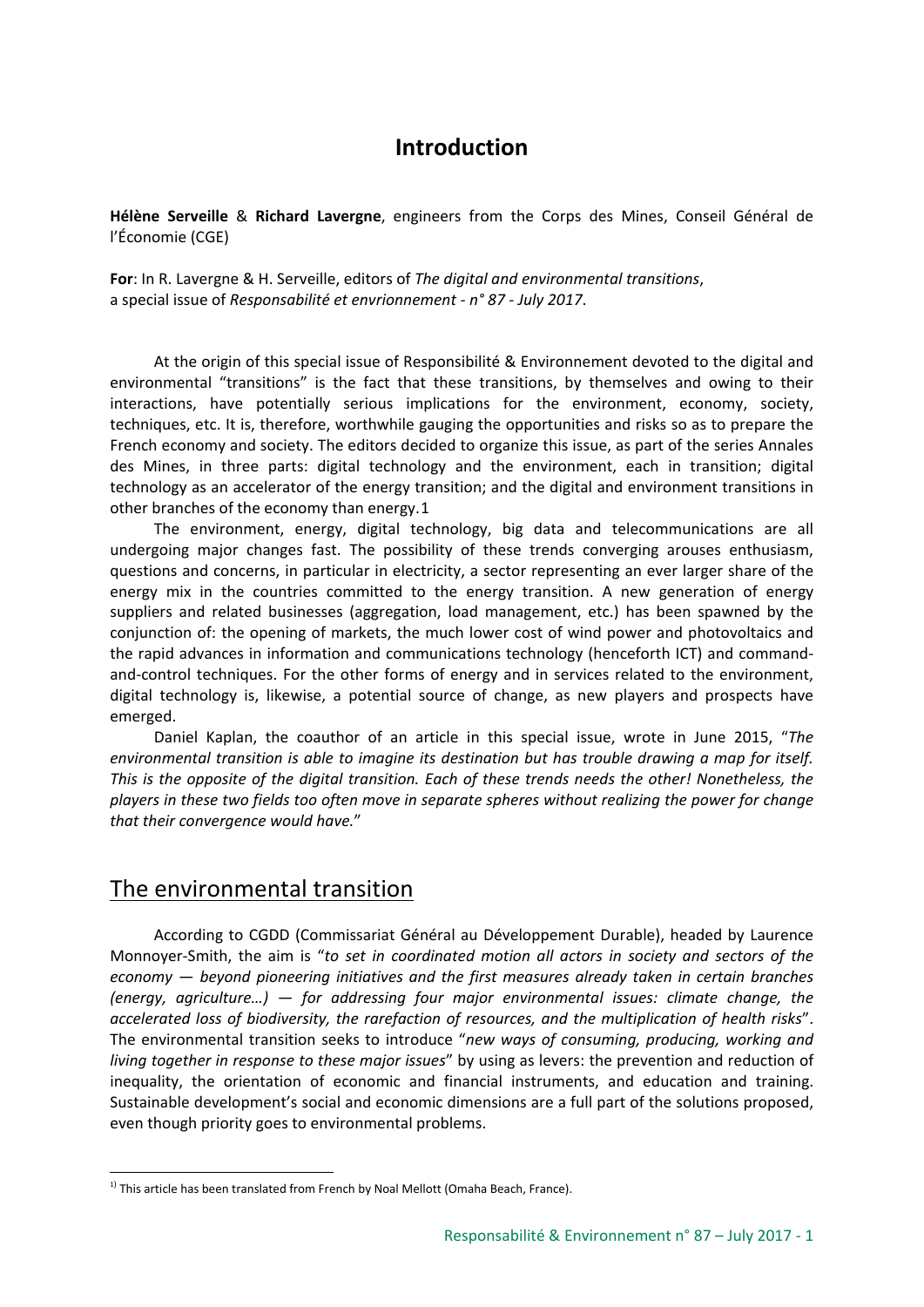In February 2015, the government published, a national strategy for an environmental transition toward sustainable development.<sup>[2](#page-1-0)</sup> An important part of it was, shortly after its publication, incorporated in the so-called TECV Act on the "*energy transition for green growth*". [3](#page-1-1)

The energy sector, in particular electricity, has encountered serious difficulties in Europe: the volatility of the prices or raw materials, the low price set for  $CO<sub>2</sub>$  quotas, negative prices, etc. Since 2000, energy firms have been reeling from a series of problems and changes: the opening of markets, the arrival of newcomers, the energy transition, etc. The package of measures that the European Commission published on 30 November 2016, *Clean Energy for All Europeans*, seeks to cope with this situation.<sup>[4](#page-1-2)</sup> It is to be added onto the list of other significant initiatives, such as the Digital Single Market and the European investment plan for improving employment, growth and investment in Europe.

#### The digital transition

For about twenty years now, in the context created by the Internet, digital technology has been changing our everyday lives and our methods for finding information. It has gradually upended vested positions in several branches of the economy, such as the retail trade, leisure activities, transportation and tourism. In fewer than ten years of existence, Airbnb, for example, has sales of one billion dollars with only 500 employees. By comparison, a conventional international chain of hotels, such as Hilton, has sales of nine billion dollars while employing 130,000 persons — it is nearly 280 times more job-intensive than Airbnb. Their stock market quotations, too, are out of proportion.

France Stratégie has analyzed the dominant issues for the coming decade. According to this "laboratory of ideas" attached to the Prime Minister's Office, the digital transition  $-$  or revolution  $$ will cause *"in-depth changes in our economic and social organizations […] as production units become more fluid and distributed: the capacity for processing a swelling mass of information is going to open the way toward more personalized offers of goods and services, even in industry; collaborative work outside the conventional framework of production is going to expand; digital technology will play an important role in the environmental transition, especially in the sharing economy or the circular economy.*"[5](#page-1-3)

-

<span id="page-1-0"></span><sup>&</sup>lt;sup>2</sup> Stratégie nationale de transition écologique vers un développement durable (SNTEDD 2015-2020). (Abridged version available at www.developpement-durable.gouv.fr/sites/default/files/SNTEDD%20-%20En%20bref.pdf and the full version at:

www.developpement-durable.gouv.fr/sites/default/files/SNTEDD%20-%20La%20strat%C3%A9gie.pdf).

<span id="page-1-1"></span><sup>3</sup> Act n°2015-992 of 17 August 2015 (available at:

https://www.legifrance.gouv.fr/affichTexte.do?cidTexte=JORFTEXT000031044385).

<span id="page-1-2"></span><sup>4</sup> On this package, see: https://ec.europa.eu/energy/en/news/commission-proposes-new-rules-consumer-centred-clean-energytransition.

<span id="page-1-3"></span><sup>5</sup> www.strategie.gouv.fr/presse/communiques-de-presse/tirer-parti-de-revolution-numerique-20172027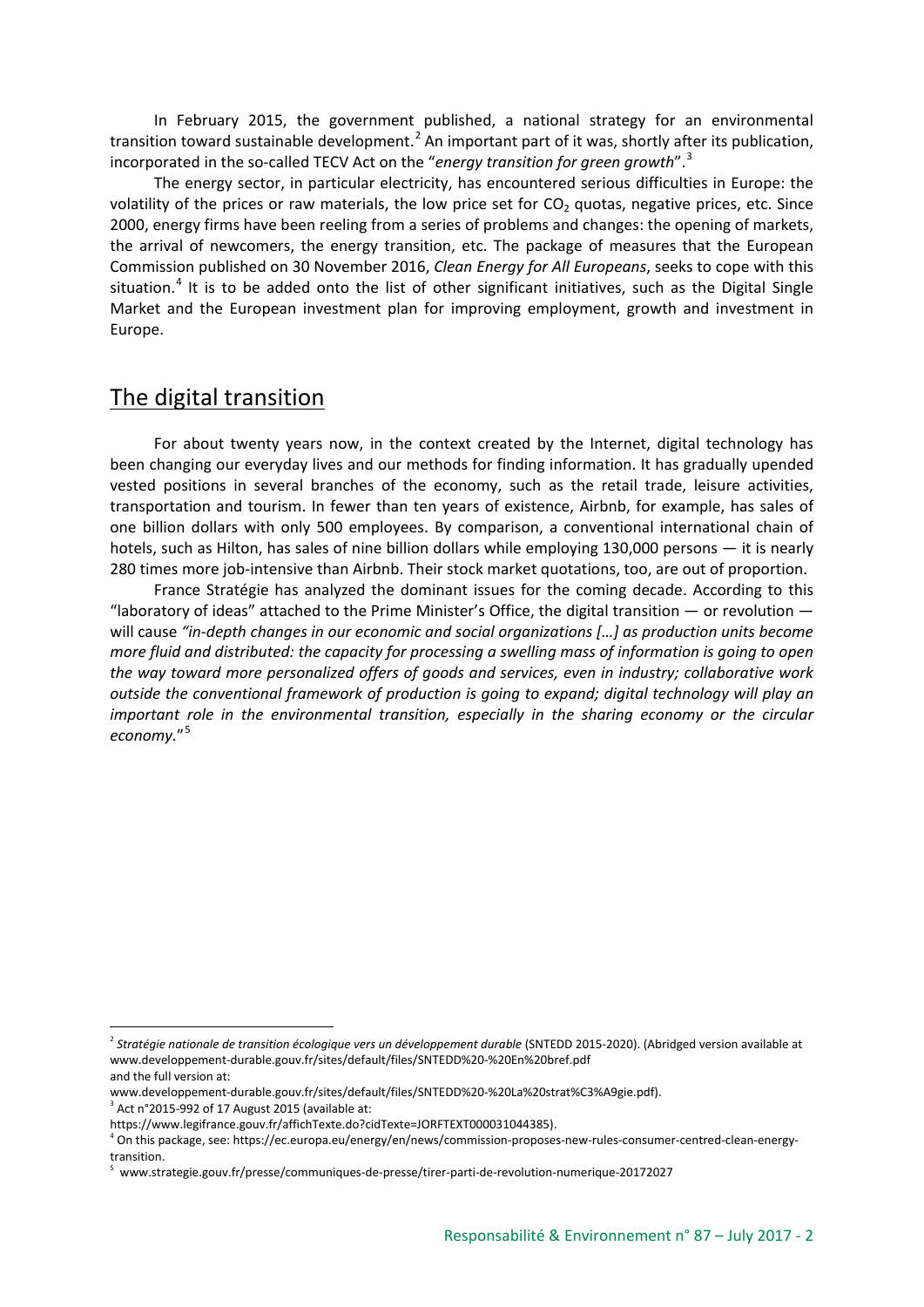# Interactions between the digital and environmental transitions

Digital technology has already made many contributions to protecting the environment. We need but mention our ever more detailed knowledge thanks to data-processing, metrology, simulations, etc. More contributions are expected from new research programs in ecology and given several trends in society. Developing new digital applications and techniques creates considerable opportunities for jobs and value creation.

In the short or middle run, digital technology will facilitate the energy transition by improving the efficiency of installations, equipment (for consumption and for production) and systems. Its upsurge alters relations between energy suppliers and their customers. It has come at just the right time to synch with the development of wind power and photovoltaics so as to better load electricity from these sources onto the grid and to cope with the intermittence of renewable sources of energy. In transportation, digital technology is needed, for example, to manage the stations for recharging the batteries of electric vehicles. In all sectors of the economy, this technology is introducing new products and services (*e.g.*, smart electricity meters) or concepts that affect the relations between customers and utility companies: smart grids, smart cities, open data, real-time management of demand, new business models, artificial intelligence, robots, connected devices, etc.

For the long run, some pundits have imagined an Internet approach to energy. The role of current grids would be radically altered owing to blockchains, crowdfunding, "local loops", etc. For the time being, the distributed uploading of electricity to the grid concerns a small segment of motivated customers. We will probably have to wait about ten years to see whether such solutions will have been widely adopted.

At the SFEN's last meeting, <sup>[6](#page-2-0)</sup> Xavier Ursat, vice-president of this organization of professionals in the nuclear power industry and research, declared, *"The digital transformation is one of the fundamental levers for improving cooperation in French industry and making it more competitive. The nuclear power industry, with 2500 firms and 220,000 wage-earners, is the third national industry following aeronautics and automobiles.*" He mentioned as an example a tool "*designed in record time, in 2016, that is going to be used to digitize all tests of the EPR reactor in Flamanville*".

The decentralization of energy policy in behalf of regional and even local authorities is a key trend in France's energy transition. Emerging from a national debate on this transition in 2013, it figures in the aforementioned TECV Act. The promises of digital technology are stimulating this trend. The circular economy, the sharing economy (car-sharing and -pooling, etc.) and crowdsourcing (for producing data useful to urban management) are a few examples of how digital technology adds to value and helps solve regional or local problems in behalf of the environmental and energy transitions. But how far can we go in this direction without jeopardizing the security of our energy supply and without imposing heavy costs on society?

-

<span id="page-2-0"></span><sup>6</sup> The website of the Société Française de l'Énergie Nucléaire: http://www.sfen.org/en.